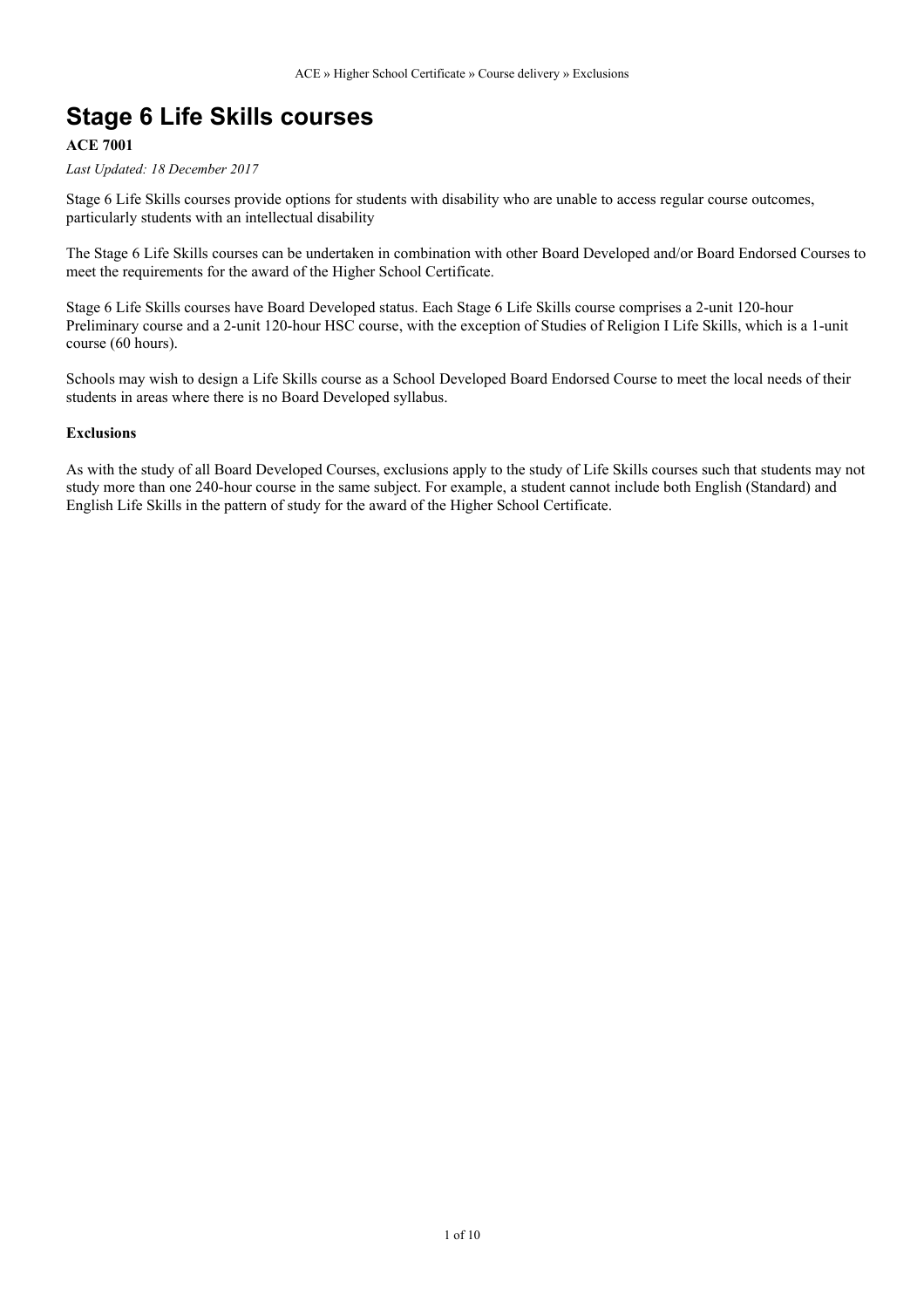### **Exclusions: eligibility to enter Higher School Certificate courses**

#### **ACE 8010**

*Last Updated: 12 December 2011*

In general, students may not count more than one 240-hour Board Developed Course in the one subject in their pattern of study for the Higher School Certificate (eg English Advanced and English Standard, Music 1 and Music 2).

Exclusions for each HSC course are identified in the HSC Course Descriptions on the NESA website.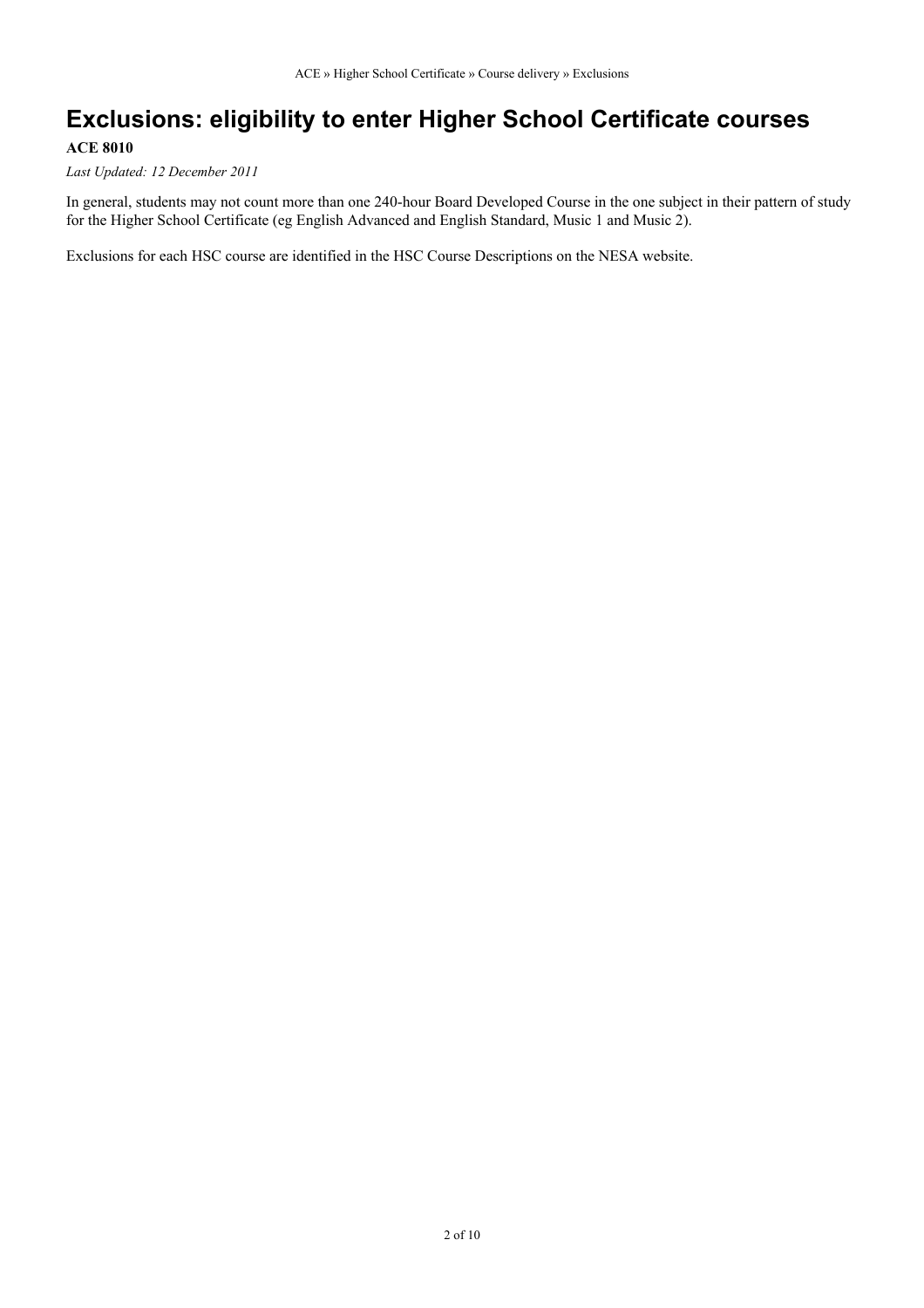### **Exclusions for Higher School Certificate courses: Languages, Mathematics, Studies of Religion**

**ACE 8011**

*Last Updated: 12 December 2011*

| <b>HSC</b> course                                              | Exclusion(s)                                                                                                                                                                                            |
|----------------------------------------------------------------|---------------------------------------------------------------------------------------------------------------------------------------------------------------------------------------------------------|
| Languages<br>Croatian, Macedonian, Serbian                     | Only one of these languages can be counted in a student's pattern of study.                                                                                                                             |
| Languages<br>Malay, Indonesian                                 | Only one of these languages can be counted in a student's pattern of study.<br>Note: a background speaker of Malay who wishes to study Indonesian must enrol in the<br>Indonesian and Literature course |
| <b>Mathematics Standard</b>                                    | Can be studied with no other Mathematics course.                                                                                                                                                        |
| <b>Studies of Religion I, Studies of</b><br><b>Religion II</b> | Only one of these courses can be counted in a pattern of study.                                                                                                                                         |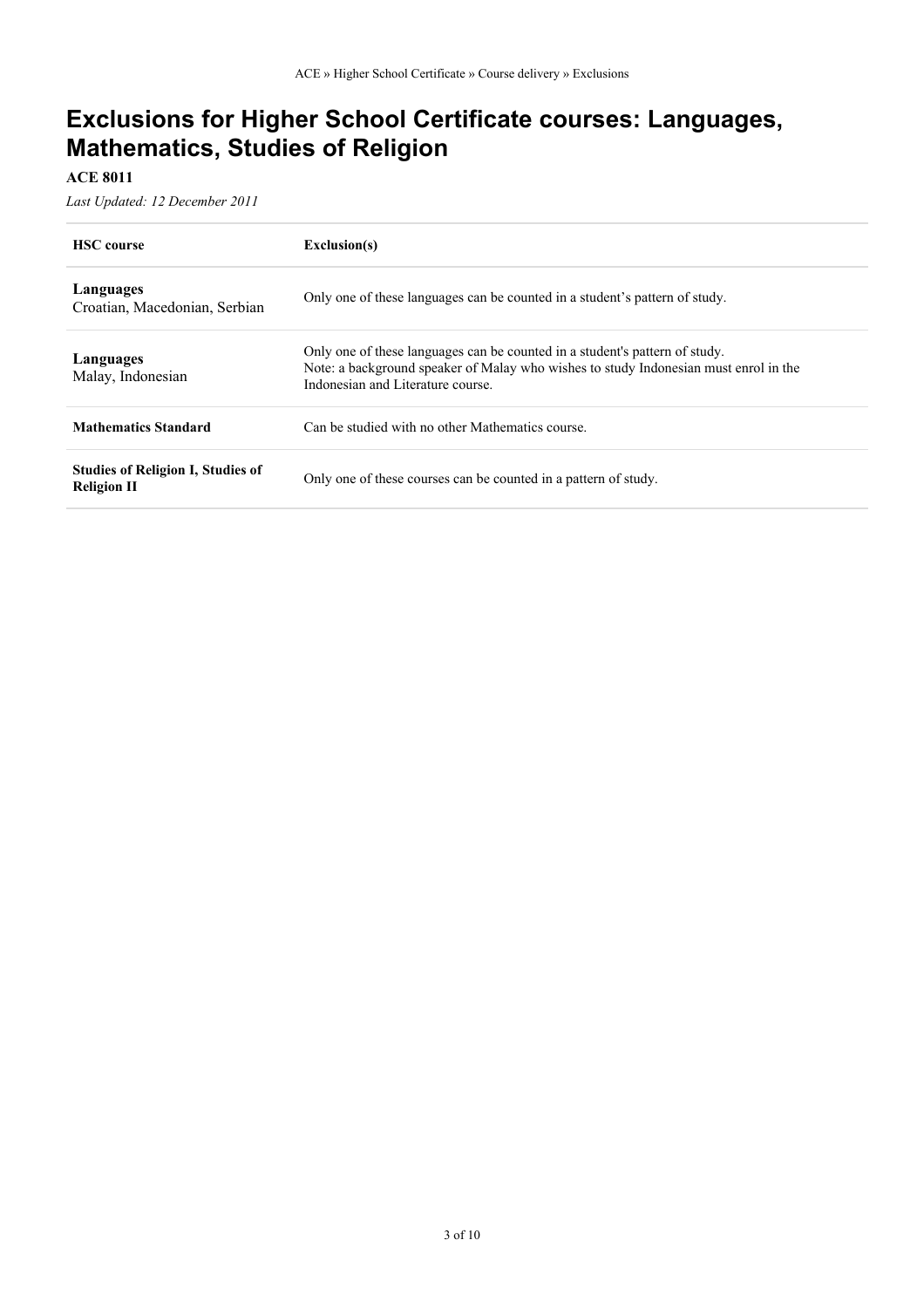# **Exclusions for HSC Content Endorsed Courses (CECs)**

#### **ACE 8012**

*Last Updated: 12 December 2011*

| Course                                            | <b>Exclusions</b>                                                                                                                                             |
|---------------------------------------------------|---------------------------------------------------------------------------------------------------------------------------------------------------------------|
| Ceramics                                          | Works developed for assessment in Ceramics are not to be used either in full or in part for assessment in<br>any other subject.                               |
| Computing Applications                            | Board Developed Information Processes and Technology, and Software Design and Development                                                                     |
| Photography, Video and<br>Imaging                 | Works developed for assessment in Photography, Video and Digital Imaging are not to be used either in<br>full or in part for assessment in any other subject. |
| Sport, Lifestyle and<br><b>Recreation Studies</b> | Students studying Board Developed PDHPE must not study CEC modules which duplicate PDHPE<br>modules.                                                          |
| Visual Design                                     | Works developed for assessment in Visual Design are not to be used either in full or in part for assessment<br>in any other subject.                          |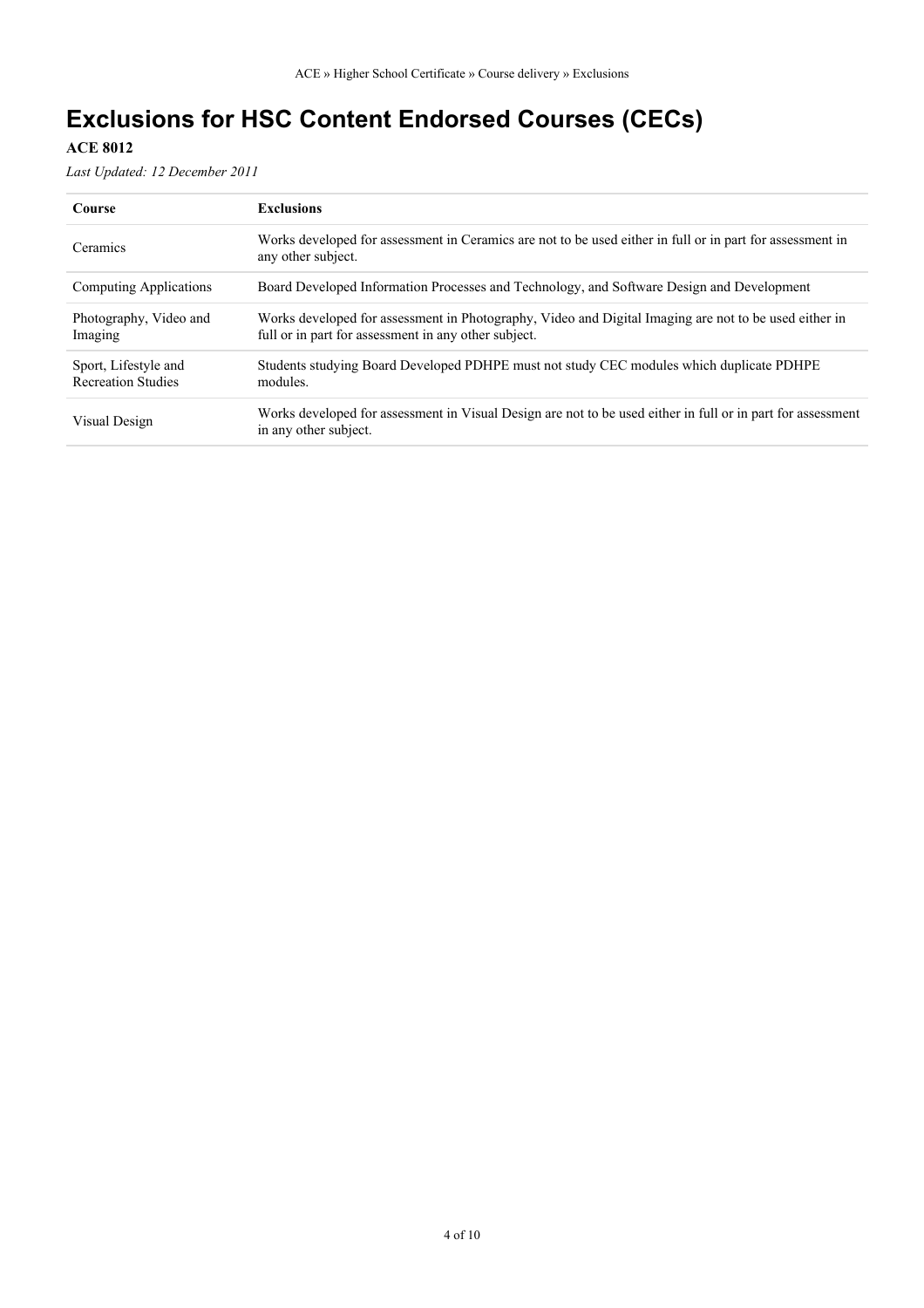### **Exclusions for HSC project work**

#### **ACE 8013**

*Last Updated: 12 December 2011*

A number of subjects include a requirement for the development of project work for either internal or external assessment.

Projects developed for assessment in one subject are not to be used either in full or in part for assessment in any other subject.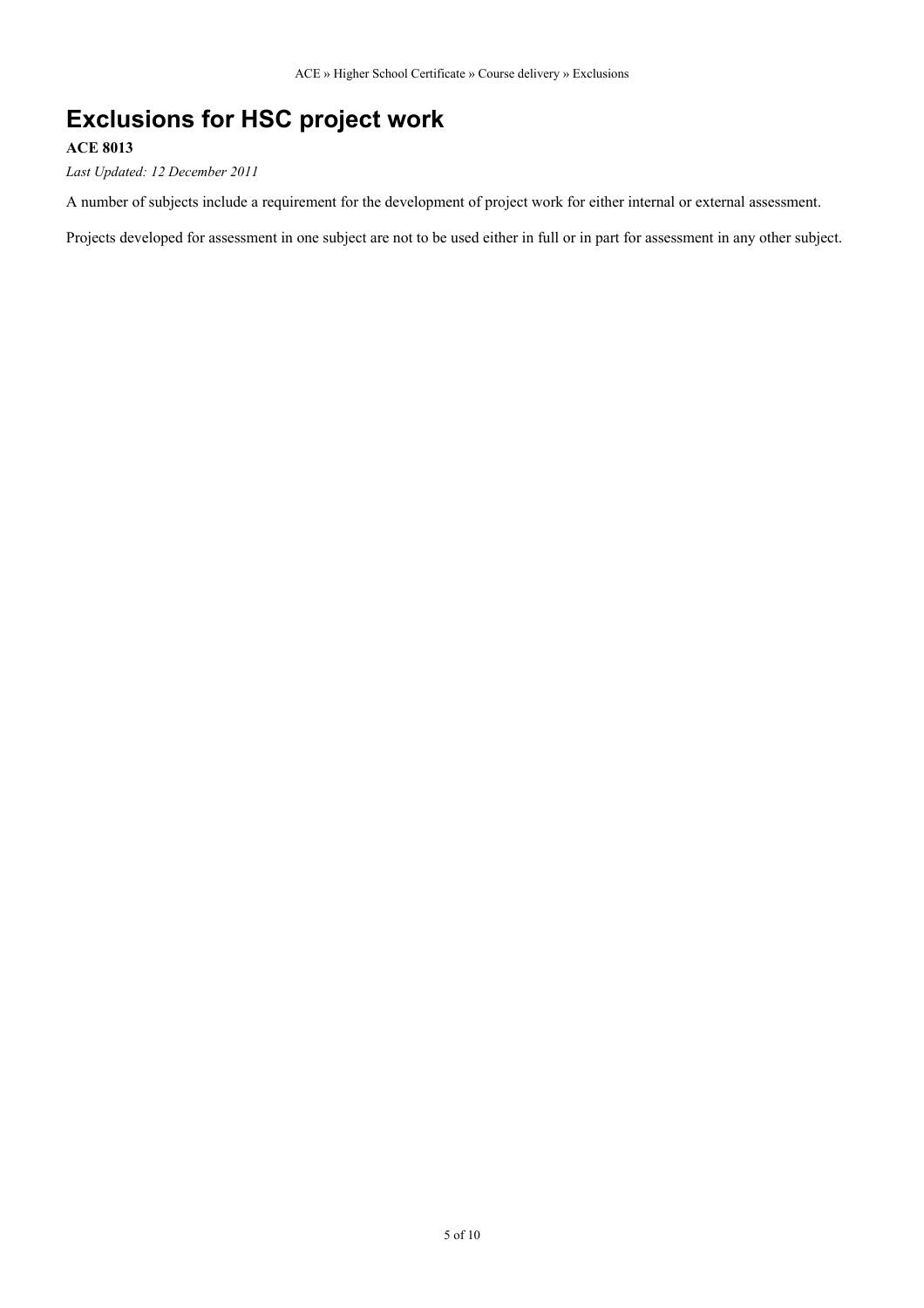# **Exclusions: accumulating HSC courses**

#### **ACE 8014**

*Last Updated: 1 April 2019*

Students who are accumulating courses for the HSC should be aware that where exclusions apply (for example, exclusions relating to English Advanced and English Standard, Mathematics and Mathematics Standard, Malay and Indonesian) and where two or more mutually exclusive courses are completed, only the most recent satisfactorily completed course will count towards HSC eligibility.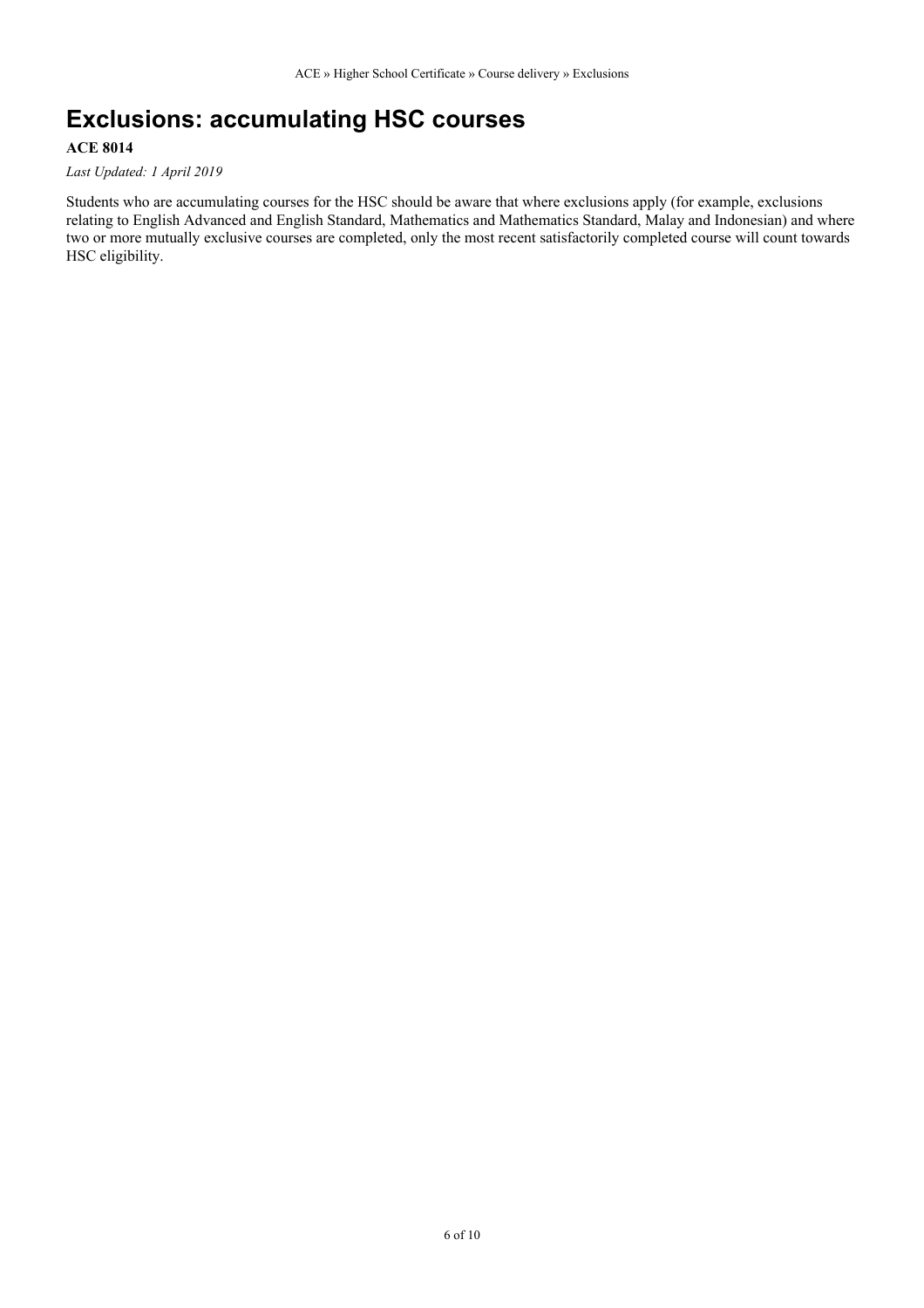# **Exclusions for VET courses**

#### **ACE 8015**

*Last Updated: 1 April 2019*

Where there is significant overlap between a VET course and other VET or general education courses NESA has an exclusion between the courses. Exclusions are applied at a course stream or focus area level rather than at the unit of competency level.

Details of exclusions applying to VET courses are available from NESA's website.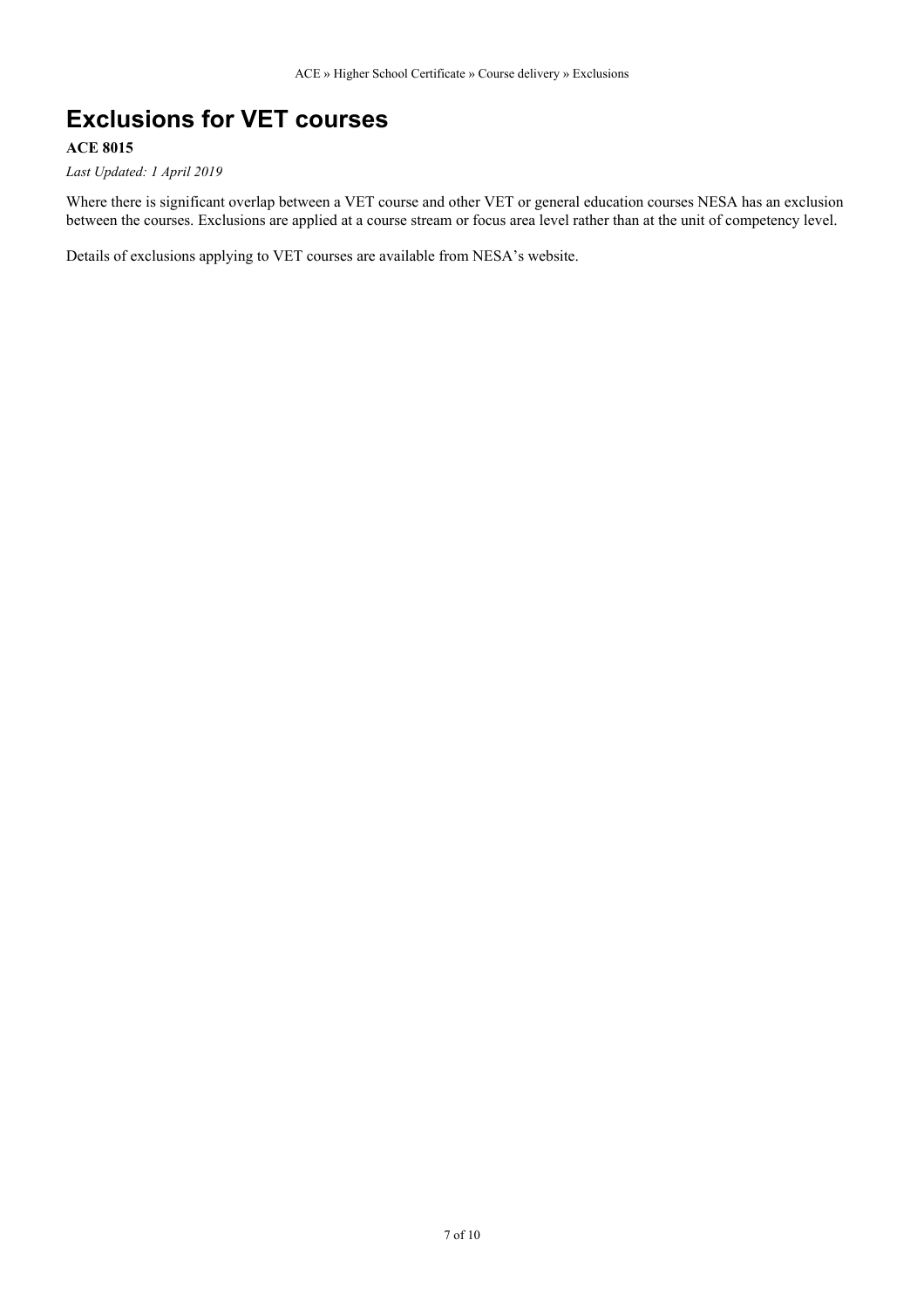# **Exclusions applying to VET Industry Curriculum Frameworks**

**ACE 8016**

*Last Updated: 1 April 2019*

Details of exclusions applying to Industry Curriculum Frameworks are found on the NESA website.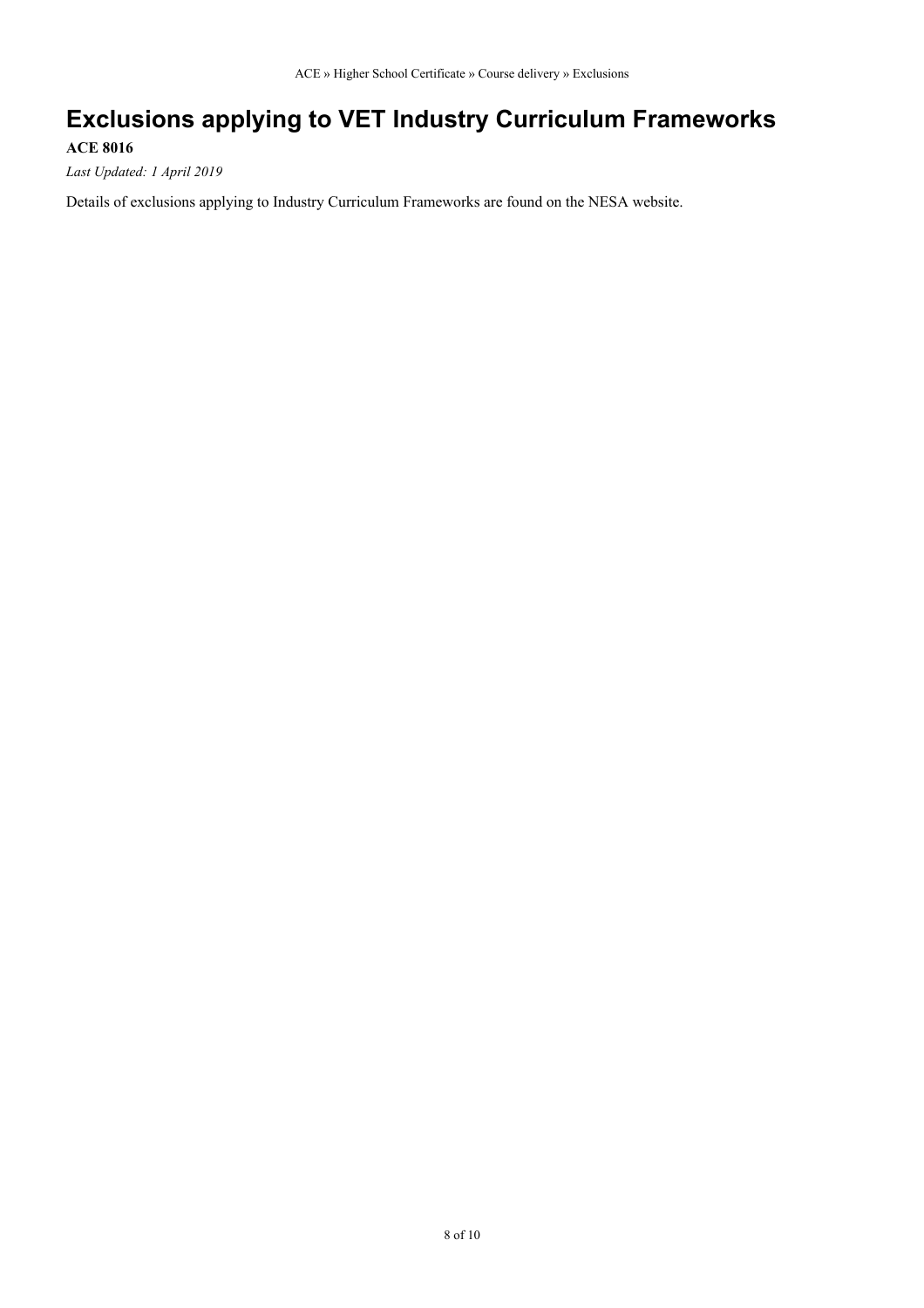### **Exclusions for VET HSC courses**

#### **ACE 8017**

*Last Updated: 1 April 2019*

Where there is significant overlap between a VET course and other VET, general education or Life Skills courses NESA has an exclusion between the courses. Exclusions are applied at a course stream or focus area level rather than at the unit of competency level.